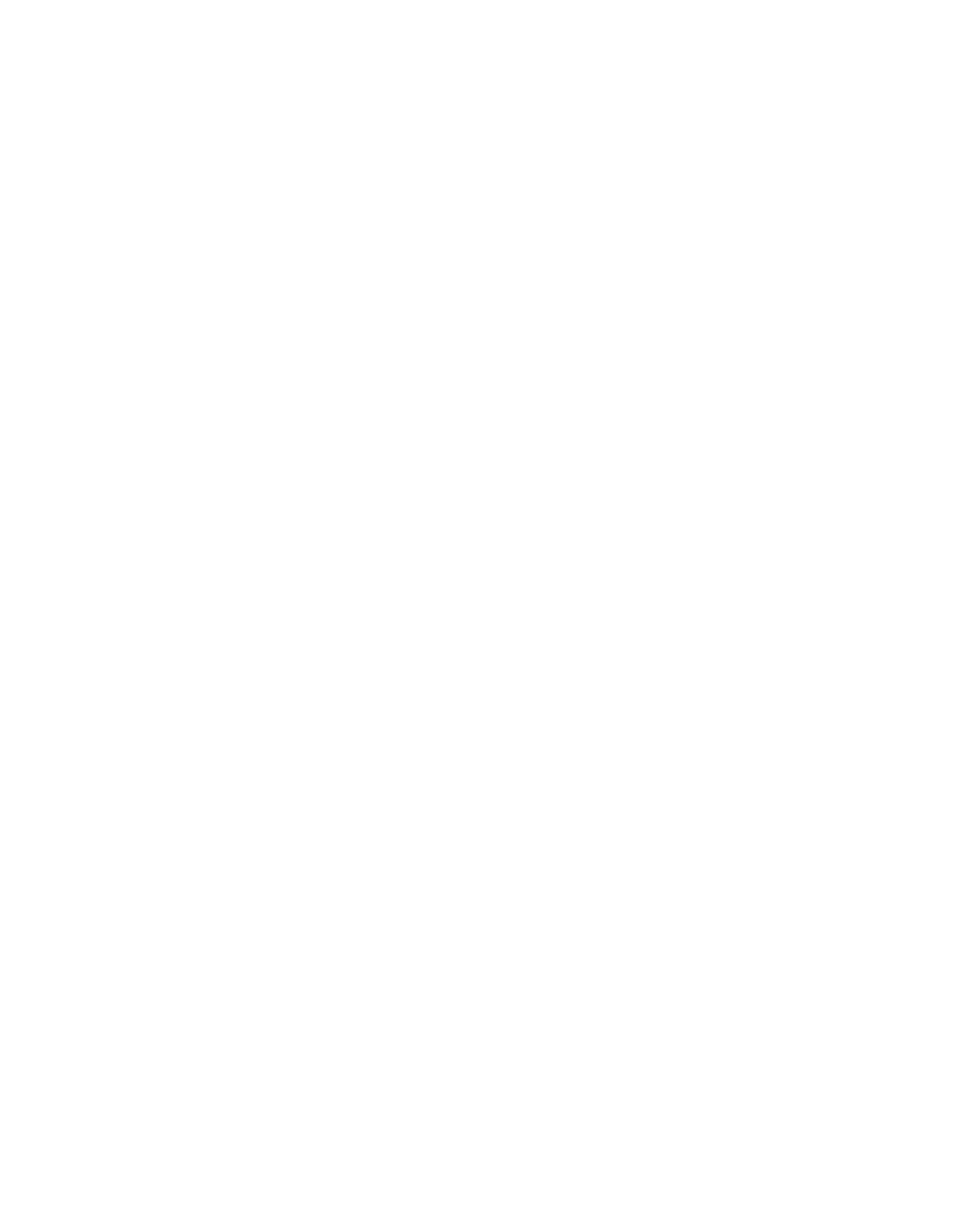## PRELIMINARY REPORT: *The Lorenzo doctrine on the Continuity of the Hawaiian Kingdom as a State*

This preliminary report of the Royal Commission of Inquiry on the *Lorenzo* doctrine, also known as the *Lorenzo* principle, regarding the continuity of the Hawaiian Kingdom as a State, addresses a 1994 decision by the State of Hawai'i Intermediate Court of Appeals, in *State of Hawai'i v. Lorenzo,* which acknowledges the continued existence of the Hawaiian Kingdom.

One year after the United States Congress passed the *Joint Resolution To acknowledge the 100th anniversary of the January 17, 1893 overthrow of the Kingdom of Hawaii, and to offer an apology*  to Native Hawaiians on behalf of the United States for the overthrow of the Kingdom of Hawaii,<sup>1</sup> an appeal was heard by the State of Hawai'i Intermediate Court of Appeals that centered on a claim that the Hawaiian Kingdom continues to exist as a State. In *State of Hawai'i v. Lorenzo*, <sup>2</sup> the Intermediate Court of Appeals ("*Lorenzo* Court") stated:

Lorenzo appeals, arguing that the lower court erred in denying his pretrial motion (Motion) to dismiss the indictment. The essence of the Motion is that the [Hawaiian Kingdom] (Kingdom) was recognized as an independent sovereign nation by the United States in numerous bilateral treaties; the Kingdom was illegally overthrown in 1893 with the assistance of the United States; the Kingdom still exists as a sovereign nation; he is a citizen of the Kingdom; therefore, the courts of the State of Hawai'i have no jurisdiction over him. Lorenzo makes the same argument on appeal. For the reasons set forth below, we conclude that the lower court correctly denied the Motion.<sup>3</sup>

The *Lorenzo* Court based its denial of the motion to dismiss on an evidentiary burden as described by the Ninth Circuit in its 1993 decision, in *United States v. Lorenzo*, that "[t]he appellants have presented no evidence that the Sovereign Kingdom of Hawaii is currently recognized by the federal government."4 As a result, the *Lorenzo* Court stated, it "was incumbent on Defendant to present evidence supporting his claim. *United States v. Lorenzo*. Lorenzo has presented no factual (or legal) basis for concluding that the Kingdom exists as a state in accordance with recognized attributes of a state's sovereign nature."5 Neither the Ninth Circuit Court nor the *Lorenzo* Court foreclosed the question but rather provided, what it saw at the time, instruction for the courts to arrive at the conclusion that the Hawaiian Kingdom, from an evidentiary basis, exists as a State.

<sup>&</sup>lt;sup>1</sup> 107 Stat. 1510.

<sup>2</sup> *State of Hawai'i v. Lorenzo*, 77 Hawai'i 219; 883 P.2d 641 (Ct. App. 1994) (online at: https://hawaiiankingdom.org/pdf/State\_of\_HI\_v.%20Lorenzo\_77\_Haw\_219.pdf). 3 *Id*., 220, 642.

<sup>4</sup> *United States v. Lorenzo*, 995 F.2d 1448, 1456; 1993 U.S. App. LEXIS 10548.

<sup>5</sup> *State of Hawai'i v. Lorenzo*, 221; 643.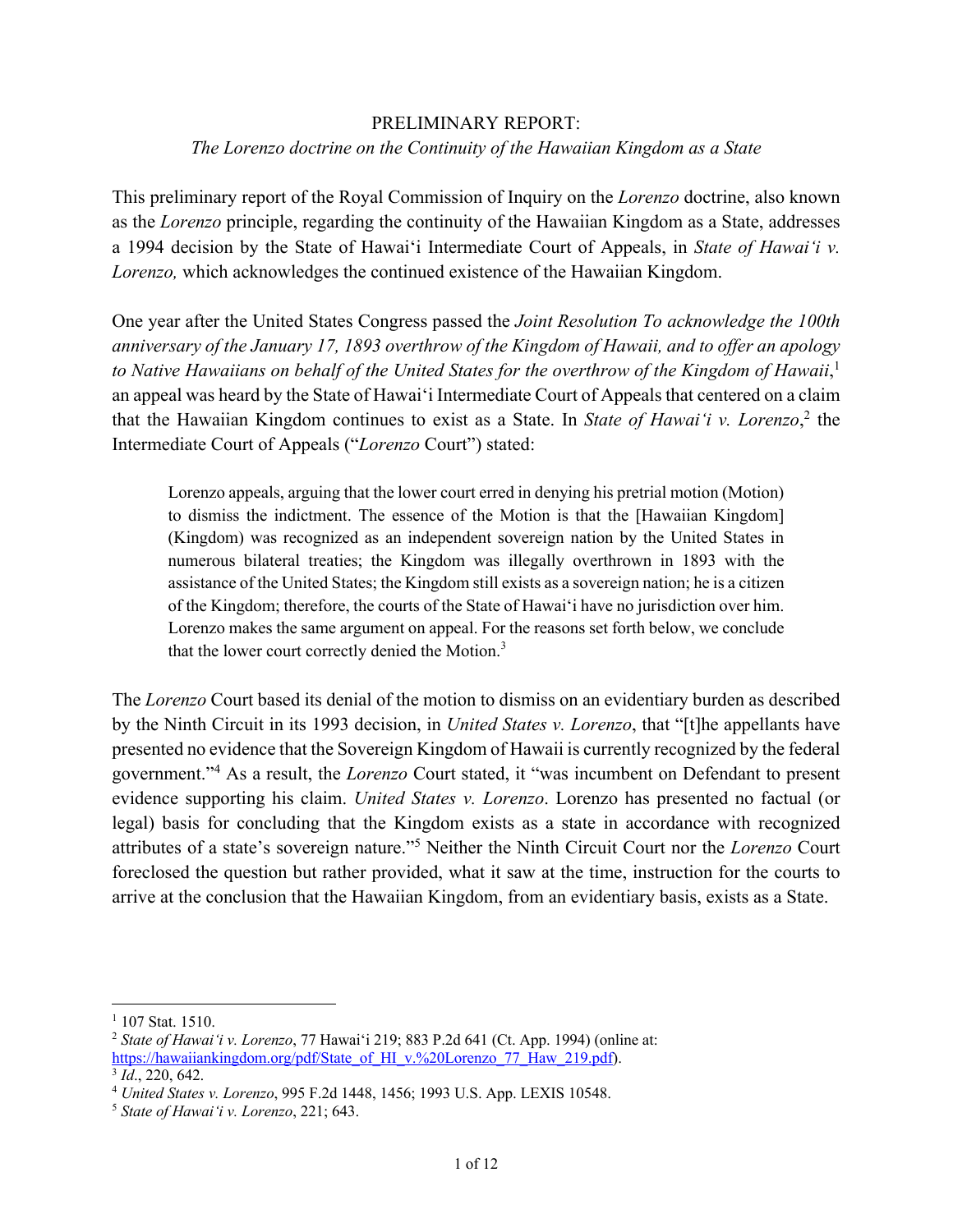The *Lorenzo* Court's standard of review in determining whether the Hawaiian Kingdom exists as a State placed the burden of proof on Lorenzo as the defendant. The Hawai'i Supreme Court, in *State of Hawai'i v. Armitage*, <sup>6</sup> clarified this evidentiary burden. The Supreme Court stated:

Lorenzo held that, for jurisdictional purposes, should a defendant demonstrate a factual or legal basis that the [Hawaiian Kingdom] "exists as a state in accordance with recognized attributes of a state's sovereign nature[,]" and that he or she is a citizen of that sovereign state, a defendant may be able to argue that the courts of the State of Hawai'i lack jurisdiction over him or her.<sup>7</sup>

#### THE LORENZO DOCTRINE

*Lorenzo* became a precedent case on the subject of the Hawaiian Kingdom's existence as a State in State of Hawai'i courts, and is known in the United States District Court in Hawai'i, since 2002, as the *Lorenzo* principle. A principle is a "comprehensive rule or doctrine which furnishes a basis or origin for others."8 There have been seventeen federal cases that applied the *Lorenzo* doctrine, 9 two of which have come before the Ninth Circuit. As the District Court stated in *United States v. Goo*:

Since the Intermediate Court of Appeals for the State of Hawaii's decision in *Hawaii v. Lorenzo*, the courts in Hawaii have consistently adhered to the *Lorenzo* court's statements that the Kingdom of Hawaii is not recognized as a sovereign state [\*4] by either the United States or the State of Hawaii. *See Lorenzo*, 77 Haw. 219, 883 P.2d 641, 643 (Haw. App. 1994); *see also State of Hawaii v. French*, 77 Haw. 222, 883 P.2d 644, 649 (Haw. App. 1994) (stating that "presently there is no factual (or legal) basis for concluding that the [Hawaiian] Kingdom exists as a state in accordance with recognizing attributes of a state's sovereign nature") (quoting *Lorenzo*, 883 P.2d at 643). This court sees no reason why it should not adhere to the *Lorenzo* principle (emphasis added).<sup>10</sup>

<sup>6</sup> *State of Hawai'i v. Armitage*, 132 Haw. 36, 57; 319 P.3d 1044, 1065 (2014).

<sup>7</sup> *Id*., 57; 1065.

 $8$  Black's Law Dictionary, 1193 ( $6<sup>th</sup>$  ed., 1990).

<sup>9</sup> *United States v. Lorenzo*, 995 F.2d 1448; 1993 U.S. App. LEXIS 10548; *First Interstate Mortgage Co. v. Lindsey*, 1995 U.S. Dist. LEXIS 18172; *Hawaii v. Macomber*, 40 Fed. Appx. 499; 2002 U.S. App. LEXIS 12593; *United States v. Goo*, 2002 U.S. Dist. LEXIS 2919; *Villanueva v. Hawaii*, 2005 U.S. Dist. LEXIS 49280; *Shinn v. Norton*, 2006 U.S. Dist. LEXIS 111053; *Epperson v. Hawaii*, 2009 U.S. Dist. LEXIS 100045; *Kupihea v. United States*, 2009 U.S. Dist. LEXIS 59023; *Simeona v. United States*, 2009 U.S. Dist. LEXIS; *Baker v. Stehura*, 2010 U.S. Dist. LEXIS 93679; *Waialeale v. Officers of the United States Magistrate(s)*, 2011 U.S. Dist. LEXIS 68634; *Piedvache v. Ige*, 2016 U.S. Dist. LEXIS 152224; *Vincente v. Chu Takayama*, 2016 U.S. Dist. LEXIS 137959; *Kapu v. AG*, 2017 U.S. Dist. LEXIS 166103; *Mo'i Kapu v. AG*, 2017 U.S. Dist. LEXIS 73469; *U.S. Bank Tr., N.A. v. Fonoti*, Civil No. 18-00118 SOM-KJM, 2018 WL 3433295; *Megeso-William-Alan v. Ige*, 538 F. Supp. 3d 1063; 2021 U.S. Dist. LEXIS 91037.

 $10\, Goo, *3.$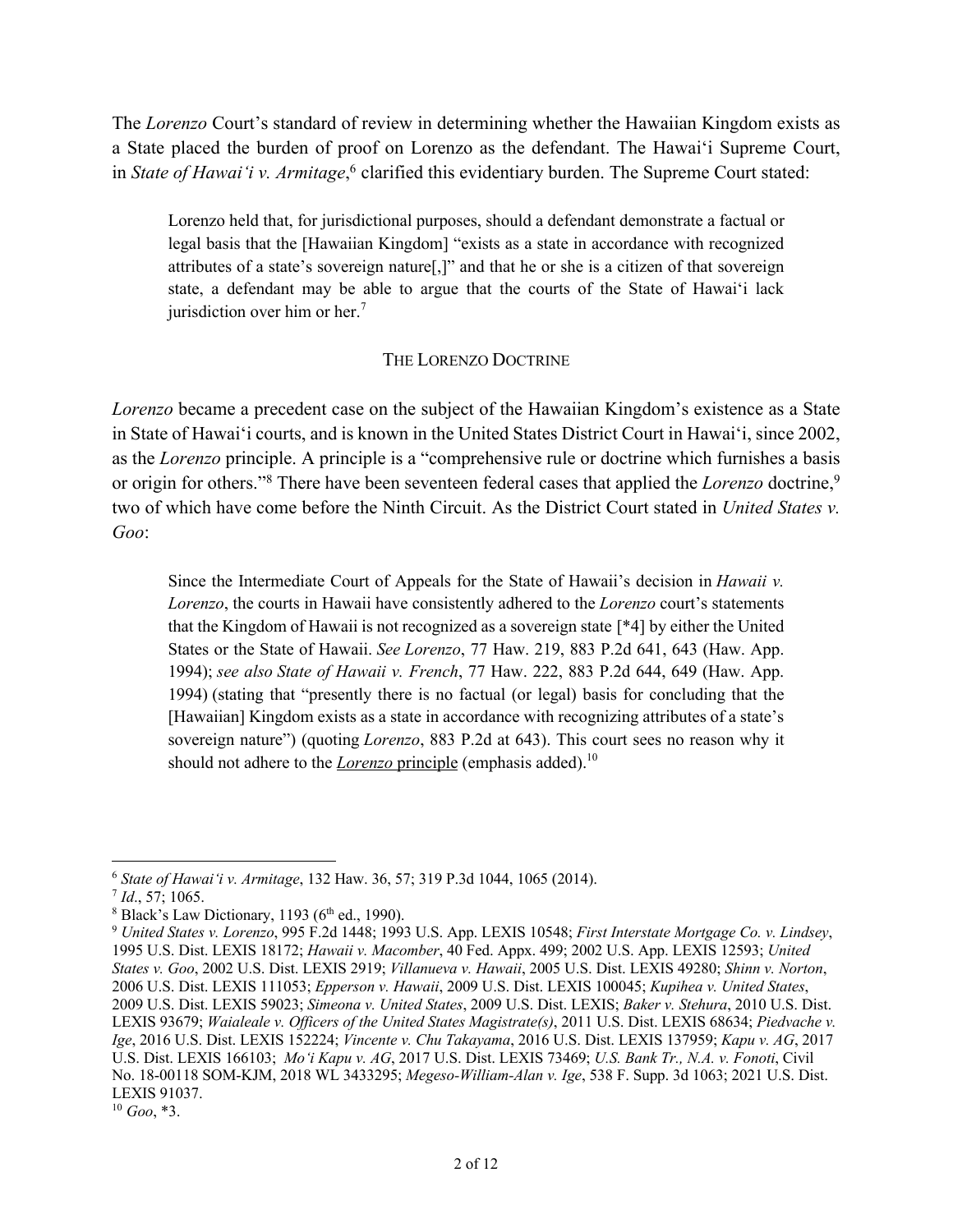The *Lorenzo* Court, however, did acknowledge that its "rationale is open to question in light of international law."11 Whether or not the Hawaiian Kingdom "exists as a state in accordance with recognized attributes of a state's sovereign nature," it is international law that applies, not State of Hawai'i common law or United States municipal laws. While the existence of a State is a fact, a "State is not a fact in the sense that a chair is a fact; it is a fact in the sense in which it may be said a treaty is a fact; that is, a legal status attaching to a certain state of affairs by virtue of certain [international] rules or practices."12 The civilian law refers to this type of a fact to be a *juridical fact*. According to Professor Lenzerini:

In the civil law tradition, a juridical fact (or legal fact) is a fact (or event)—determined either by natural occurrences or by humans—which produces consequences that are relevant according to law. Such consequences are defined juridical effects (or legal effects), and consist in the establishment, modification or extinction of rights, legal situations or juridical (or legal) relationships (privity). Reversing the order of the reasoning, among the multifaceted natural or social facts occurring in the world a fact is juridical when it is legally relevant, i.e. determines the production of legal effects per effect of a legal (juridical) rule (provision). In technical terms, it is actually the legal rule which produces legal effects, while the juridical fact is to be considered as the condition for the production of the effects. In practical terms, however, it is the juridical fact which activates a reaction by the law and makes the production of the effects concretely possible. At the same time, no fact can be considered as "juridical" without a legal rule attributing this quality to it.<sup>13</sup>

In *Larsen v. Hawaiian Kingdom*, the arbitral tribunal acknowledged the Hawaiian Kingdom as a *juridical fact* when it stated that in "the nineteenth century the Hawaiian Kingdom existed as an independent State recognized as such by the United States of America, the United Kingdom and various other States, including by exchanges of diplomatic or consular representatives and the conclusion of treaties."14

### THE DIFFERENCE BETWEEN RECOGNITION OF A STATE AND RECOGNITION OF A STATE'S GOVERNMENT

When the Ninth Circuit stated, in *United States v. Lorenzo*, that the "Sovereign Kingdom of Hawaii is [not] currently recognized by the federal government," the Court implied that the United States "derecognized" the Hawaiian Kingdom, which it had previously recognized. As a *juridical fact*, the United States cannot simply derecognize the Hawaiian State. The Ninth Circuit was confusing

<sup>11</sup> *State of Hawai'i v. Lorenzo*, 220; 642.

<sup>12</sup> James Crawford, *The Creation of States in International Law* 5 (2nd ed., 2006).

<sup>13</sup> Federico Lenzerini, *Civil Law on Juridical Fact of the Hawaiian State and the Consequential Juridical Act by the Permanent Court of Arbitration* 1 (5 December 2021) (online at: https://hawaiiankingdom.org/pdf/[[ECF\_174- 1] Declaration\_of\_Prof.\_Lenzerini\_Exhibit\_1\_(Filed\_2021-12-06).pdf).<br><sup>14</sup> *Larsen v. Hawaiian Kingdom*, 119 International Law Reports 566, 581 (2001).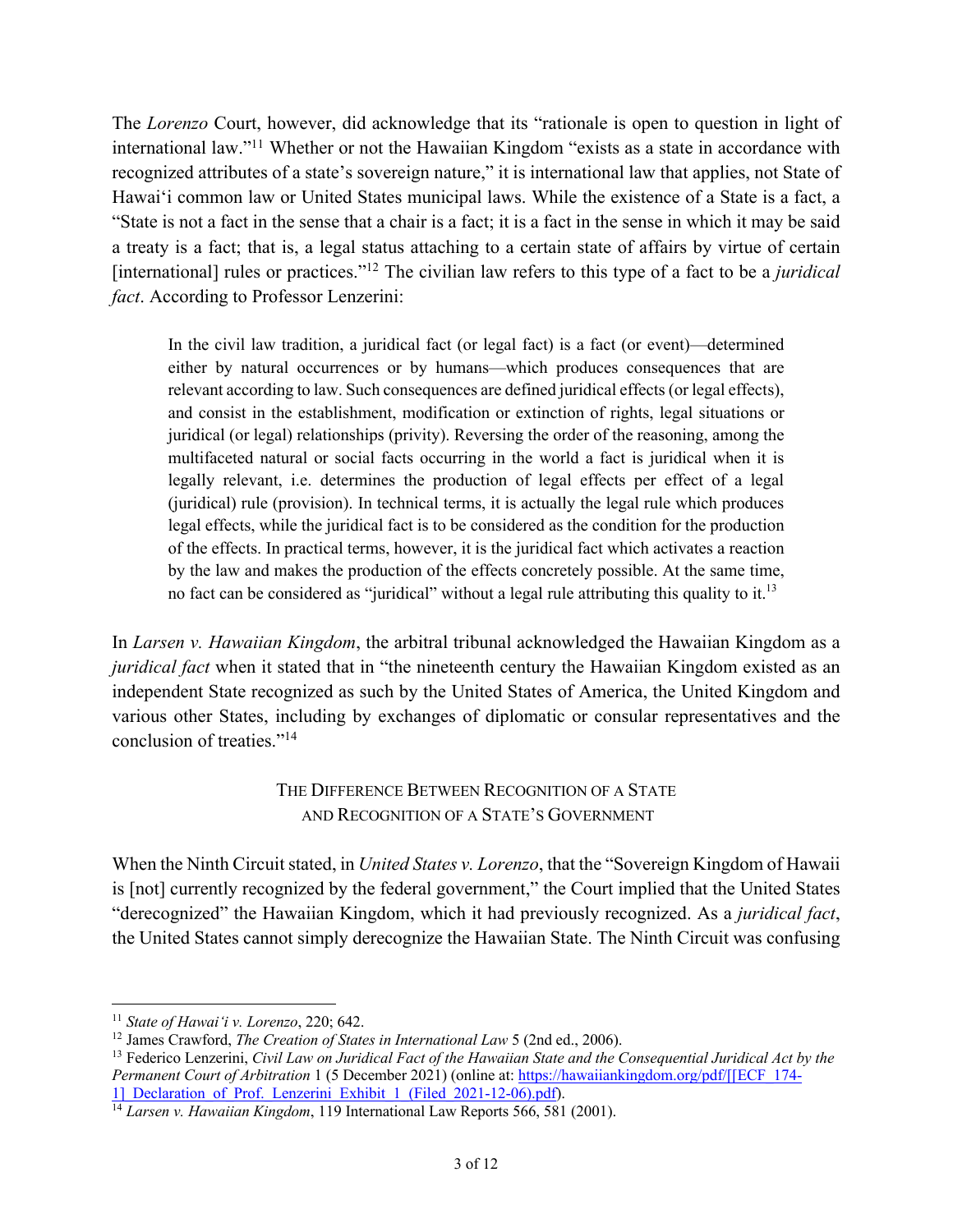the recognition of government with the recognition of a State. According to the *Restatement (Third) of the Foreign Relations Law of the United States*, §202, comment a:

*Recognition of state and government distinguished*. Recognition of a state is a formal acknowledgment that the entity possesses the qualifications of statehood, and implies a commitment to treat the entity as a state. […] Recognition of a government is formal acknowledgment that a particular regime is the effective government of a state and implies a commitment to treat that regime as the government of the that state.

According to Professor Oppenheim, once recognition of a State is granted, it "is incapable of withdrawal<sup>"15</sup> by the recognizing State, and that "recognition estops the State which has recognized the title from contesting its validity at any future time."16 The government of a State, however, may be de-recognized depending on factual or legal circumstances. Such was the case when President Jimmy Carter terminated the defense treaty with Taiwan after the government of Taiwan was de-recognized as the government of China.17 In *Goldwater v. Carter*, the United States Supreme Court explained, "[a]brogation of the defense treaty with Taiwan was a necessary incident to Executive recognition of the Peking Government, because the defense treaty was predicated upon the now-abandoned view that the Taiwan Government was the only legitimate authority in China."18 In the case of the non-recognition of the government of Cuba, the Supreme Court, in *Banco Nacional de Cuba v. Sabbatino*, stated:

It is perhaps true that nonrecognition of a government in certain circumstances may reflect no greater unfriendliness than the severance of diplomatic relations with a recognized government, but the refusal to recognize has a unique legal aspect. It signifies this country's unwillingness to acknowledge that the government in question speaks as the sovereign authority for the territory it purports to control [citation omitted].<sup>19</sup>

The *Lorenzo* doctrine is NOT a matter of recognition of government but rather the recognition of the Hawaiian State as evidenced by the Hawaiian-American Treaty of Friendship, Commerce and Navigation.<sup>20</sup> There is no evidence that the Executive branch de-recognized the government of the Hawaiian Kingdom. Rather, President Grover Cleveland, head of the Executive branch, admitted to an illegal overthrow of the Hawaiian government by the United States military and vowed to restore that government. Therefore, as a *juridical fact*, the United States cannot simply derecognize the Hawaiian State. According to the *Restatement (Third) of the Foreign Relations Law of the United States*, §202, comment g:

<sup>15</sup> Lassa Oppenheim*, International Law* 137 (3rd ed. 1920).

<sup>16</sup> Georg Schwarzenberger, "Title to Territory: Response to a Challenge," 51(2) *American Journal of International Law* 308, 316 (1957).

<sup>17</sup> *Goldwater v. Carter*, 444 U.S. 996 (1979).

<sup>18</sup> *Id*., 1007.

<sup>19</sup> *Banco Nacional de Cuba v. Sabbatino*, 376 U.S. 398, 411 (1964).

<sup>20</sup> 9 Stat. 977 (1841-1851).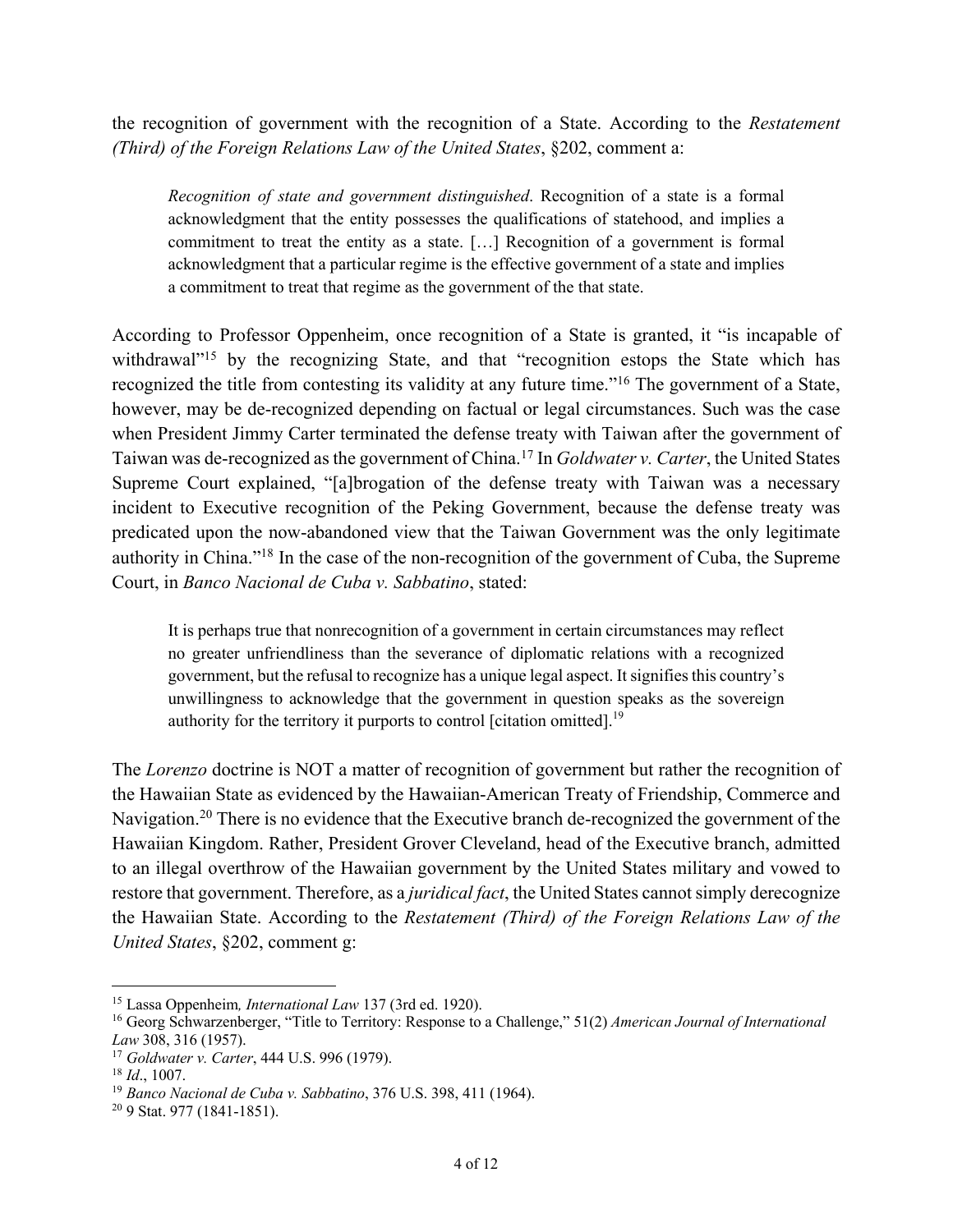*Derecognition of a state*. The duty to treat a qualified entity as a state also implies that so long as the entity continues to meet those qualifications its statehood may not be "derecognized." If the entity ceases to meet those requirements, it ceases to be a state and derecognition is not necessary. Ordinarily, that occurs when a state is incorporated into another state, as when Montenegro in 1919 became a part of the Kingdom of Serbs, Croats, and Slovenes (later Yugoslavia).

Furthermore, there is no legal requirement for the Council of Regency, being the successor in office to Queen Lili'uokalani under the constitution and laws of the Hawaiian Kingdom, to get recognition from the United States as the government of the Hawaiian Kingdom. The United States recognition of the Hawaiian Kingdom as an independent State on 6 July 1844 was also the recognition of its government—a constitutional monarchy, as its agent.<sup>21</sup> Successors in office to King Kamehameha III, who at the time of international recognition was King of the Hawaiian Kingdom, did not require diplomatic recognition. These successors included King Kamehameha IV in 1854, King Kamehameha V in 1863, King Lunalilo in 1873, King Kalākaua in 1874, Queen Lili'uokalani in 1891, the Council of Regency in 1997.<sup>22</sup> The legal doctrine of recognition of new governments only arises "with extra-legal changes in government" of an existing State.23 Successors to King Kamehameha III were not established through "extra-legal changes," but rather under the constitution and laws of the Hawaiian Kingdom. According to the *Restatement (Third) of the Foreign Relations Law of the United States*, §203, comment c:

*Recognition in cases of constitutional succession*. Where a new administration succeeds to power in accordance with a state's constitutional processes, no issue of recognition or acceptance arises; continued recognition is assumed.

#### SHIFTING THE BURDEN OF PROOF IN THE *LORENZO* DOCTRINE

By placing the burden of proof on the defendant, the *Lorenzo* Court did not apply international law. The *Lorenzo* Court instead applied the rules of evidence where the State of Hawai'i courts are presumed to have jurisdiction over the subject matter unless the defendant has rebuttable evidence which is brought before the court by a motion to dismiss. Rule 304(b)—presumptions imposing burden of proof, Hawai'i Rules of Evidence, states:

The effect of a presumption imposing the burden of proof is to require the trier of fact to assume the existence of the presumed fact [the State of Hawai'i's existence and the court's

 $\frac{1}{22}$  Federico Lenzerini, *Legal Opinion on the Authority of the Council of Regency of the Hawaiian Kingdom* (24 May 2020) (online at: https://hawaiiankingdom.org/pdf/Legal\_Opinion\_Re\_Authority\_of\_Regency\_Lenzerini.pdf).

<sup>&</sup>lt;sup>21</sup> U.S. Secretary of State Calhoun to Hawaiian Commissioners (July 6, 1844) (online at: https://hawaiiankingdom.org/pdf/US Recognition.pdf).

<sup>&</sup>lt;sup>23</sup> M.J. Peterson, *Recognition of Governments: Legal Doctrines and State Practice, 1815-1995* 26 (1997).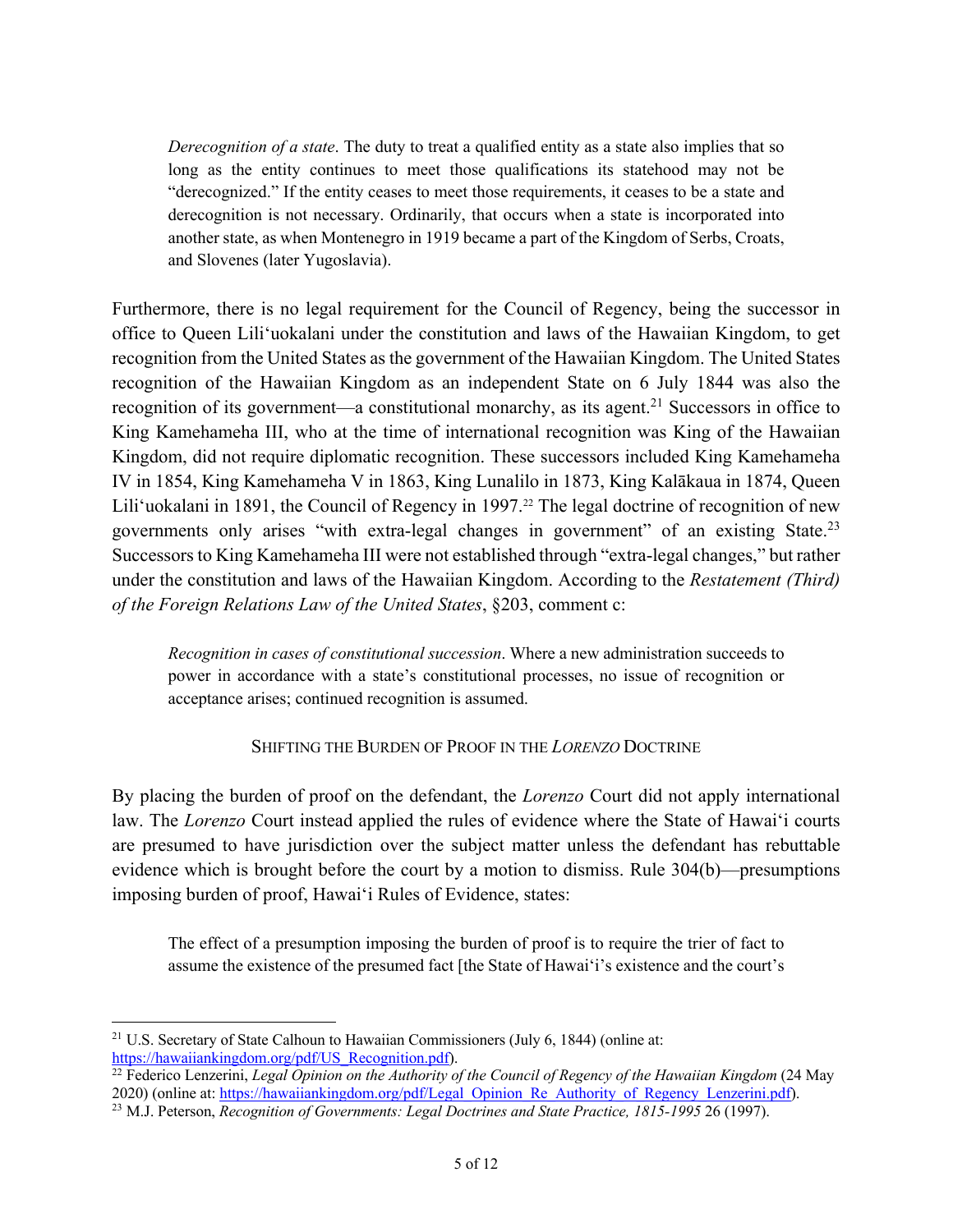jurisdiction] unless and until evidence is introduced sufficient to convince the trier of fact of the nonexistence of the presumed fact.<sup>24</sup>

Because international law provides for the presumption of the continuity of the State despite the overthrow of its government by another State, it shifts the burden of proof and what would be proven. According to Judge Crawford, there "is a presumption that the State continues to exist, with its rights and obligations…despite a period in which there is no, or no effective, government,"25 and belligerent occupation "does not affect the continuity of the State, even where there exists no government claiming to represent the occupied State."26 "If one were to speak about a presumption of continuity," explains Professor Craven, "one would suppose that an obligation would lie upon the party opposing that continuity to establish the facts substantiating its rebuttal. The continuity of the Hawaiian Kingdom, in other words, may be refuted only by reference to a valid demonstration of legal title, or sovereignty, on the part of the United States, absent of which the presumption remains."27

Evidence of "a valid demonstration of legal title, or sovereignty, on the part of the United States" would be an international treaty, particularly a peace treaty, whereby the Hawaiian Kingdom would have ceded its territory and sovereignty to the United States. Examples of foreign States ceding territory to the United States by a peace treaty include the 1848 *Treaty of Peace, Friendship,*  Limits, and Settlement with the Republic of Mexico<sup>28</sup> and the 1898 *Treaty of Peace between the United States of America and the Kingdom of Spain*. <sup>29</sup> The *Joint Resolution To provide for annexing the Hawaiian Islands to the United States*, <sup>30</sup> is a municipal law of the United States. It is not an international treaty. Annex "is to tie or bind[,] [t]o attach."31 Under international law, to annex territory of another State is a unilateral act, as opposed to cession, which is a bilateral act between States. Under international law, annexation of an occupied State is unlawful. According to *The Handbook of Humanitarian Law in Armed Conflicts*:

The international law of belligerent occupation must therefore be understood as meaning that the occupying power is not sovereign, but exercises provisional and temporary control over foreign territory. The legal situation of the territory can be altered only through a peace

https://hawaiiankingdom.org/pdf/Hawaiian\_Royal\_Commission\_of\_Inquiry\_(2020).pdf).

<sup>24</sup> John Barkai, *Hawai'i Rules of Evidence* 7 (2018).

<sup>25</sup> Crawford, 34.

<sup>26</sup> *Id*.

<sup>&</sup>lt;sup>27</sup> Matthew Craven, "Continuity of the Hawaiian Kingdom as a State under International Law," in David Keanu Sai, ed., *The Royal Commission of Inquiry: Investigating War Crimes and Human Rights Violations Committed in the Hawaiian Kingdom* 128 (2020) (online at:

<sup>28</sup> 9 Stat. 922 (1848).

<sup>29</sup> 30 Stat. 1754 (1898).

<sup>30</sup> 30 Stat. 750 (1898).

<sup>&</sup>lt;sup>31</sup> Black's Law, 88.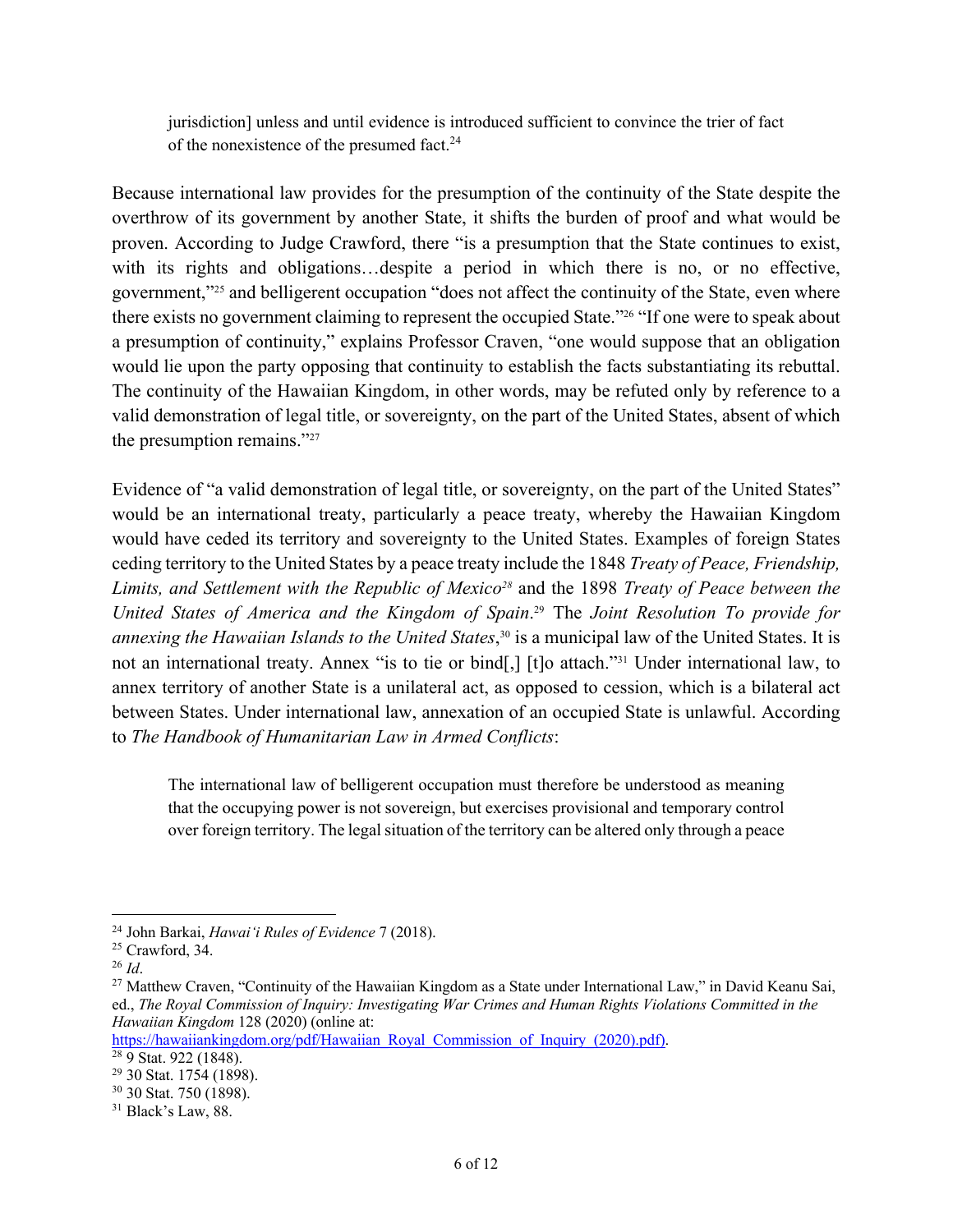treaty or *debellatio*. <sup>32</sup> International law does not permit annexation of territory of another state.<sup>33</sup>

When the *Lorenzo* Court acknowledged that Lorenzo pled in his motion to dismiss the indictment that the Hawaiian Kingdom "was recognized as an independent sovereign nation by the United States in numerous bilateral treaties,"<sup>34</sup> it set the presumption to be the Hawaiian Kingdom's existence as a State under international law and not the existence of the State of Hawai'i as a political subdivision of the United States. This would have resulted in placing the burden "on the party opposing that continuity to establish the facts substantiating its rebuttal." Under international law, it was not the burden of Lorenzo to provide evidence that the Hawaiian Kingdom "exists" when the *Lorenzo* Court already acknowledged its existence and recognition by the United States. Rather, it was the burden of the prosecution to provide evidence that the Hawaiian Kingdom "does not exist." Therefore, the *Lorenzo* Court erred and all decisions that followed in State of Hawai'i courts and Federal courts applying the *Lorenzo* doctrine also erred.

A proper application of the *Lorenzo* doctrine also renders the entire State of Hawai'i and its Counties as unlawful under international law. As the *Lorenzo* Court acknowledged, the "illegal overthrow leaves open the question whether the present governance system should be recognized."35 If the *Lorenzo* Court applied international law, it would have answered its own question in the negative as to "whether the present governance system should be recognized," and that a "state has an obligation not to recognize or treat as a state an entity that has attained the qualifications for statehood as a result of a threat or use of armed force."36 In other words, the State of Hawai'i cannot be recognized as a State of the United States, which arose as a result of a threat of armed force by the United States against the Hawaiian Kingdom.

#### THREAT OF ARMED FORCE BY THE UNITED STATES AGAINST THE HAWAIIAN KINGDOM

In 1893, President Grover Cleveland concluded that the provisional government, which is a predecessor of the State of Hawai'i, "owes its existence to an armed invasion by the United States."37 Secretary of State Walter Gresham stated, the "Government of Hawaii surrendered its authority under a threat of war, until such time only as the Government of the United States, upon the facts being presented to it, should reinstate the constitutional sovereign (emphasis added)."38

<sup>32</sup> There was no extinction of the Hawaiian State by *debellatio* because the Permanent Court of Arbitration acknowledged the continued existence of the Hawaiian Kingdom as a State in *Larsen v. Hawaiian Kingdom*, PCA Case no. 1999-01 (online at: https://pca-cpa.org/en/cases/35/).

<sup>33</sup> *The Handbook of Humanitarian Law in Armed Conflicts*, Section 525, 242 (1995).

<sup>34</sup> *State of Hawai'i v. Lorenzo*, 220; 642.

<sup>35</sup> *State of Hawai'i v. Lorenzo*, 221; 643, n. 2.

<sup>36</sup> *Id*.

<sup>37</sup> United States House of Representatives, 53rd Congress, *Executive Documents on Affairs in Hawai'i: 1894-95*, 454 (1895).

<sup>38</sup> *Id*., 463.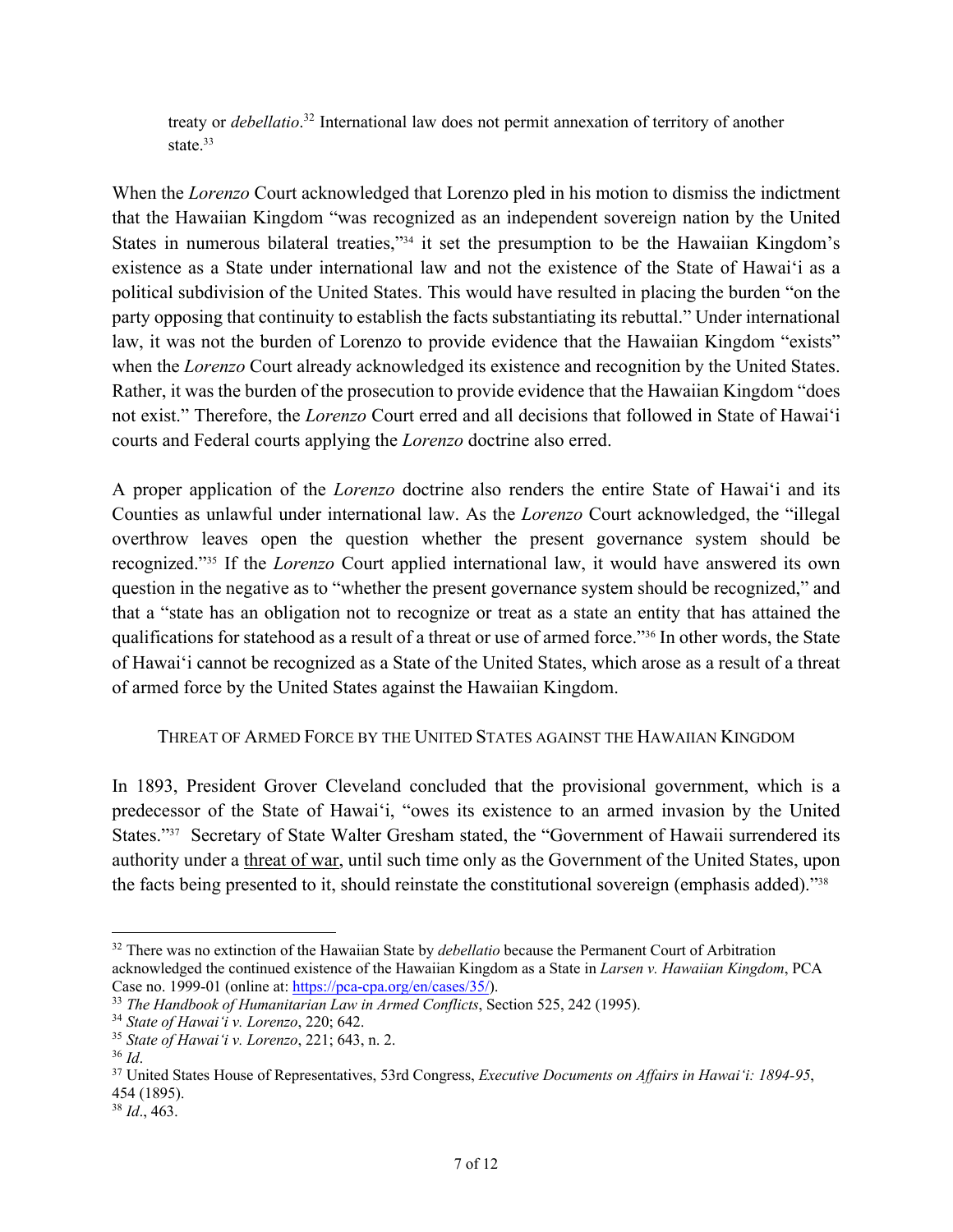The President did not "reinstate the constitutional sovereign," which allowed the insurgency to rename themselves from the provisional government to the so-called Republic of Hawai'i on 4 July 1894.39 The Congress renamed the Republic of Hawai'i to the Territory of Hawai'i under *An Act To provide a government for the Territory of Hawai'i*, which states that the "'laws of Hawaii,' as used in this Act without qualifying words, shall mean the constitution and laws of the Republic of Hawaii."40 The Congress later renamed the Territory of Hawai'i to the State of Hawai'i under *An Act To provide for the admission of the State of Hawaii into the Union*. <sup>41</sup> Therefore, all Courts of the provisional government, the Republic of Hawai'i, the Territory of Hawai'i, the State of Hawai'i, and the United States District Court for the District of Hawai'i are unlawful pursuant to international law and the *Lorenzo* doctrine when international law is appropriately applied. Consequently, every judgment, order and decree that emanated from these Courts are *void ab initio*—having no legal effect from inception.

The Lorenzo doctrine also has been used by the title insurance industry. In a denial letter to a title insurance claimant, Michael J. Moss, Senior Claims Counsel for Chicago Title Insurance Company, specifically referenced the *Lorenzo* doctrine applied in two State of Hawai'i court cases and one federal court case as a basis to decline the insurance claim under an owner's title insurance policy in the amount of \$178,000.00. Moss stated:

[T]he Hawaiian Courts have consistently found that the Kingdom of Hawai'i is no longer recognized as a sovereign state by either the federal government or by the State of Hawai'i. See State v. Lorenzo, 77 Hawai'i 219, 221, 883 P.2d 641, 643 (Haw.App.1994); accord State v. French, 77 Hawai'i 222, 228, 883 P.2d 644, 649 (Haw.App.1994); Baker v. Stehua, CIV 09-00615 ACK-BMK, 2010 WL 3528987 (D. Haw. Sept. 8, 2010).42

Like the courts of the State of Hawai'i and the federal courts, the Senior Claims Counsel incorrectly applied the *Lorenzo* doctrine, which should have been in favor of the title insurance claimant. The title insurance claim was that the "Owner's deed was not lawfully executed according to Hawaiian Kingdom law [because] the notaries public and the Bureau of Conveyance weren't part of the Hawaii[an] Kingdom, that the documents in [the claimant's] chain of title were not lawfully executed."43 These are covered risks under the title insurance policy. Under the *Lorenzo* doctrine, the State of Hawai'i is not a lawful entity, and, therefore, its notaries public and the Bureau of Conveyance are unlawful.

<sup>39</sup> *Id*., 1350.

<sup>40</sup> 31 Stat. 141 (1900).

<sup>41</sup> 73 Stat. 4 (1959).

<sup>&</sup>lt;sup>42</sup> Chicago Title Insurance Company letter of denial to Kale and Dianne Gumapac (May 23, 2012) (online at: https://hawaiiankingdom.org/pdf/Gumapac-Chicago\_Title\_Denial\_of\_Claim\_5-23-12.pdf). 43 *Id*.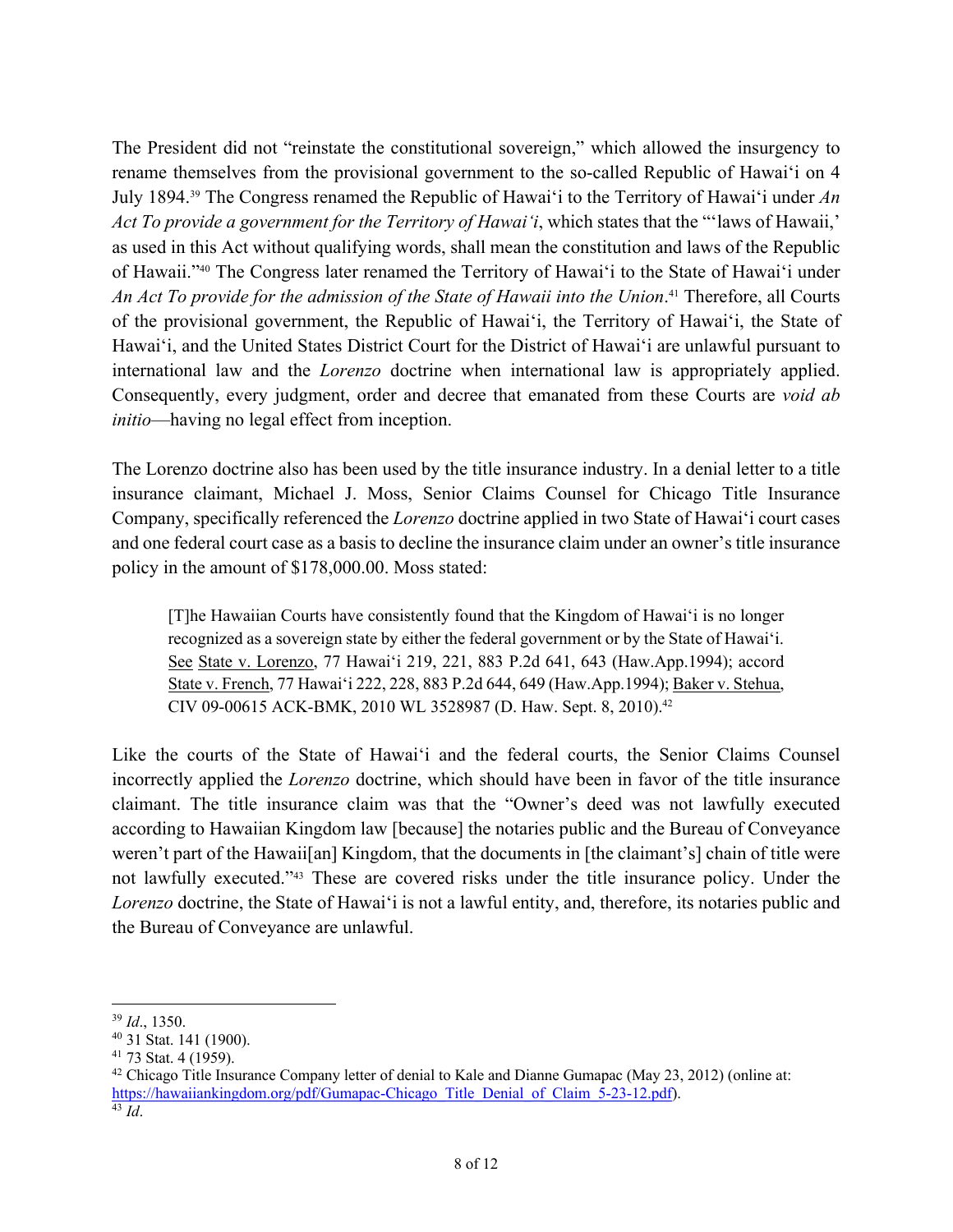In the State of Hawai'i Circuit Court for the Third Circuit, the Court acknowledged the repercussions after a defendant provided evidence of the Hawaiian Kingdom's existence as a State pursuant to the *Lorenzo* doctrine in *Wells Fargo Bank v. Kawasaki*. <sup>44</sup> With complete disregard of the *Lorenzo* doctrine, Circuit Judge Glenn Hara responded to the evidence with a "doomsday" scenario.

THE COURT: No…Mr. Kaiama,…what you're asking the court to do is commit suicide, because once I adopt your argument, I have no jurisdiction over anything. Not only these kinds of cases where you claim either being…a citizen of the kingdom, but jurisdiction of the courts evaporate. All of the courts across the state, from the supreme court down, and we have no judiciary. I can't do that (emphasis added).

Mr. KAIAMA: Your Honor—

THE COURT: I can't make that kind of a finding that basically it's, you know, like the atomic bomb for the judiciary (emphasis added).

Defendants that have provided an evidentiary basis for the Hawaiian Kingdom's existence as a State pursuant to the *Lorenzo* doctrine were subjected to an unfair trial by courts that were never properly constituted in the first place. According to Professor Schabas, the "*actus reus* of the war crime of deprivation of the right of fair and regular trial consists of depriving one or more persons of fair and regular trial by denying judicial guarantees recognized under international law, including those of the fourth Geneva Convention and the International Covenant on Civil and Political Rights."45 Professor Schabas further states that the "*mens rea* requires that the accused person acted intentionally and with knowledge that the person allegedly deprived of the right to fair trial was a civilian of the occupied territory."46 There are no statutory limitations for war crimes under customary international law.47 Common Article 3 of the Fourth Geneva Convention prohibits "the passing of sentences…without previous judgment pronounced by a regularly constituted court, affording all the judicial guarantees which are recognized as indispensable by civilized peoples."48

The *Lorenzo* court opened the door, and subsequent decisions of State of Hawai'i courts tried to say the door was never opened in the first place. As Judge Hara tried to reason:

<sup>&</sup>lt;sup>44</sup> *Wells Fargo Bank v. Kawasaki*, civil no. 11-1-0106 (GSH) (Foreclosure-Ejectment), Transcript, 13 (15 June 2012 (online at: https://hawaiiankingdom.org/pdf/Wells Fargo Bank v Kawasaki Transcripts.pdf.)

<sup>&</sup>lt;sup>45</sup> William Schabas, "War Crimes Related to the United States Belligerent Occupation of the Hawaiian Kingdom," in David Keanu Sai, ed., *The Royal Commission of Inquiry: Investigating War Crimes and Human Rights Violations Committed in the Hawaiian Kingdom* 165 (2020).

<sup>46</sup> *Id*.

<sup>47</sup> *Id*., 155.

<sup>48</sup> 6.3 U.S.T 3516, 3518 (1955).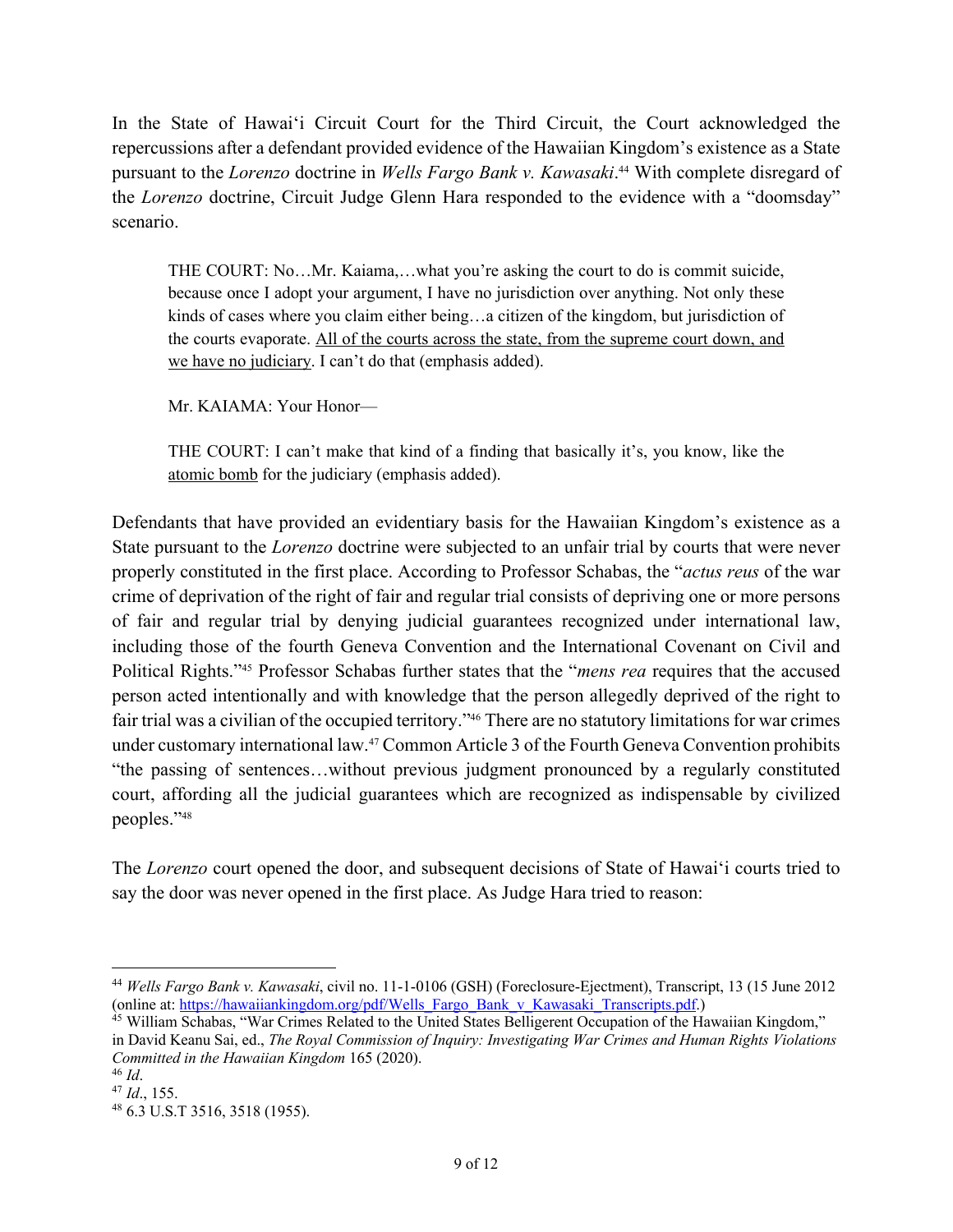THE COURT: [In *State of Hawai'i v. Lorenzo*, the Appellate Court] makes the comment basically that, um, you know, what—the—essence, I mean, it kinda left the door open by saying something to the effect, you know, there may be other facts or laws out there in the future that might change this.

Now, I take his comments to mean—and all these things were in existence at that time that what he's saying is, going forward, if there are any changes, if there are any new laws, if there are any, you know, uh, acts of congress, if there are any other kinds of act of judicial bodies that the court needs to—and—and the other political entities need to respect and follow as law, um, then at that point we'll revisit what the effects are of being a citizen of the Kingdom of Hawaii is. So I'm taking all of what's happening right now and what you're arguing is kind of like res judicata. It's already been looked at. It's already been decided. And, based on that, they're saying that was not enough.

MR. KAIAMA: Your Honor, if I may respectfully disagree.<sup>49</sup>

"New laws," "acts of Congress," "judicial bodies," and "other political entities," are not sources of international law that determine the existence of a State.

#### THE INTERNATIONAL LAW OF OCCUPATION

Judge Hara's doomsday scenario was not caused by defendants who were at the time complying with the *Lorenzo* doctrine, but rather is a result of the United States invasion of the Hawaiian Kingdom and its non-compliance with the rules of international humanitarian law for over a century. When United States troops invaded the Hawaiian Kingdom on 16 January 1893, an act of war was committed and transformed the state of affairs, under international law, from a state of peace to a state of war where the laws of war, also known as international humanitarian law, apply. The following day, when Queen Lili'uokalani conditionally surrendered to the United States and not to the insurgency, the law of occupation was triggered, which at the time was customary international law until it was codified by the 1907 Hague Regulations and the 1949 Fourth Geneva Convention. According to Article 42 of the Hague Regulations, the law of occupation would be triggered when the occupying State is in effective control of the territory of the occupied State. The Queen's conditional surrender gave effective control to the United States.

Article 43 of the Hague Regulations provides that the "authority of the legitimate power having in fact passed into the hands of the occupant, the latter shall take all the measures in his power to restore, and ensure, as far as possible, public order and safety, while respecting, unless absolutely prevented, the laws in force in the country."50 Article 64 of the Fourth Geneva Convention states, the "penal laws of the occupied territory shall remain in force."51

<sup>49</sup> *Id*., 11.

<sup>50</sup> 36 Stat. 2277, 2306 (1907).

<sup>51</sup> 6.3 U.S.T 3516, 3558 (1955).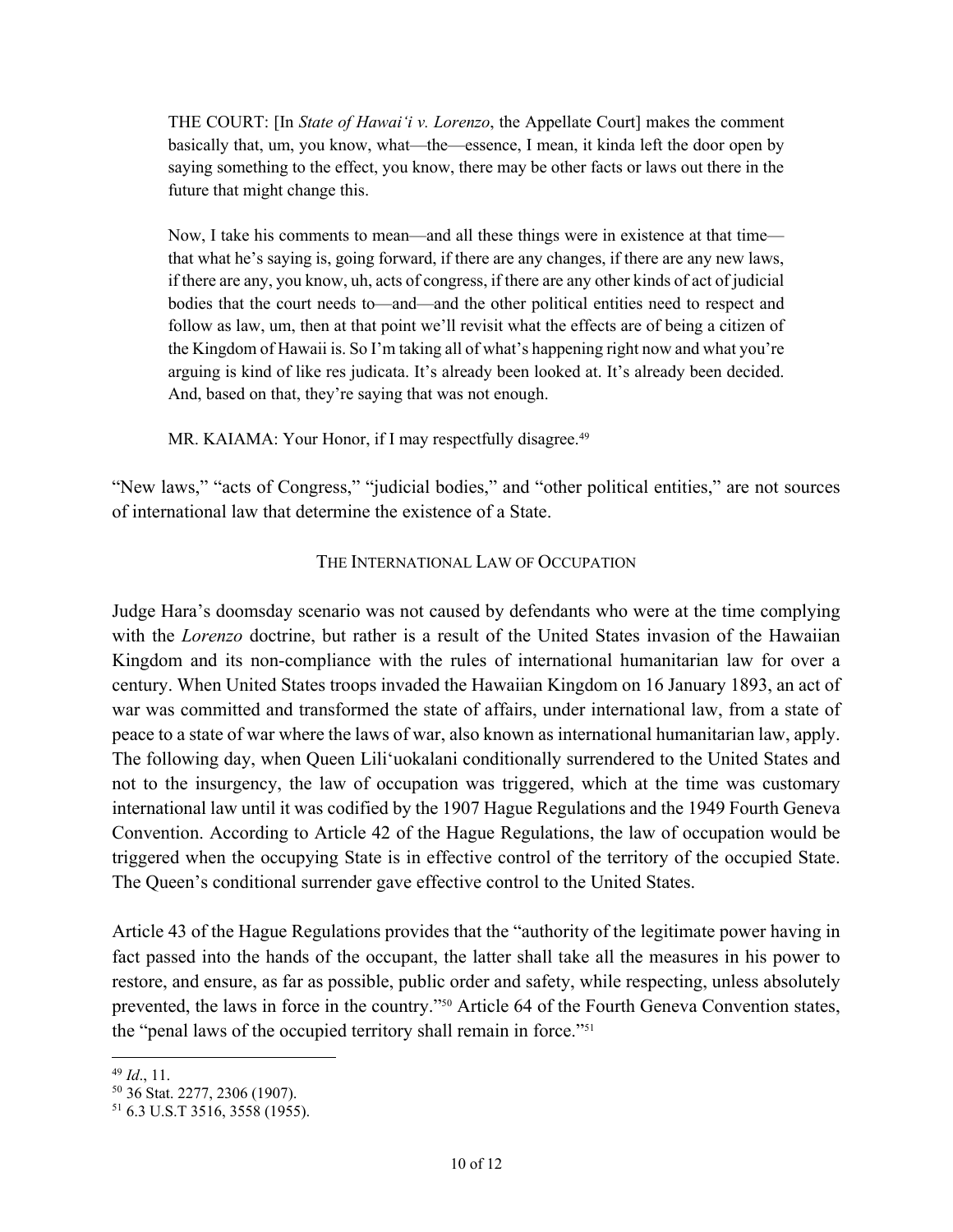The "text of Article 43," according to Professor Benvenisti, "was accepted by scholars as mere reiteration of the older law, and subsequently the article was generally recognized as expressing customary international law."52 Professor Graber also states that "nothing distinguishes the writing of the period following the 1899 Hague code from the writing prior to that code."53 The United States government also recognizes that this principle is customary international law that predates the Hague Conventions. In a 1943 legal opinion, the United States stated:

The Hague Convention clearly enunciated the principle that the laws applicable in an occupied territory remain in effect during the occupation, subject to change by the military authorities within the limits of the Convention. Article 43:…This declaration of the Hague Convention amounts only to a reaffirmation of the recognized international law prior to that time. $54$ 

Article 43 of the Hague Regulations and Article 64 of the Fourth Geneva Convention obliged the United States, as the occupying State, to administer the laws of the occupied State, the Hawaiian Kingdom. Since 17 January 1893, the United States did not administer Hawaiian Kingdom law, and since 7 July 1898, began to unlawfully impose its municipal laws over Hawaiian territory. The consequences of these acts have risen to the level of war crimes. 55

By applying international law, the *Lorenzo* doctrine would have changed the presumption from the courts being lawfully constituted to the courts not being lawfully constituted. As the trial court was not lawfully constituted, the prosecution of Lorenzo was void in the first place. According to Judge Moore, "[c]ourts that act beyond…constraints act without power; judgments of courts lacking subject matter jurisdiction are void—not deserving of respect by other judicial bodies or by the litigants,"56 because "[i]f a person or body assumes to act as a court without any semblance of legal authority so to act and gives a purported judgment, the judgment is, of course, wholly void."57

Mindful of the fact that Hawaiian Kingdom laws that existed prior to 17 January 1893 required legislation to bring these laws up to date, the Council of Regency proclaimed that all United States federal laws, State of Hawai'i laws, and County ordinances "shall be the provisional laws of the Realm subject to ratification by the Legislative Assembly of the Hawaiian Kingdom once

<sup>52</sup> Eyal Benvenisti, *The International Law of Occupation* 8 (1993).

<sup>53</sup> Doris Graber, *The Development of the Law of Belligerent Occupation: 1863-1914*, 143 (1949).

<sup>54</sup> Opinion on the Legality of the Issuance of AMG (Allied Military Government) Currency in Sicily, 23 Sept. 1943, reprinted in Occupation Currency Transactions: Hearings Before the Committees on Appropriations Armed Services and Banking and Currency, U.S. Senate, 80th Congress, First Session, 73, 75 (17-18 Jun. 1947). <sup>55</sup> Schabas, 151-169.

<sup>56</sup> Karen Nelson Moore, "Collateral Attack on Subject Matter Jurisdiction: A Critique of the Restatement (Second) of Judgments," 66 *Cornell Law Review* 534, 537 (1981).

<sup>57</sup> *Restatement of the Law (Second) of Judgments*, 7(f), 45.